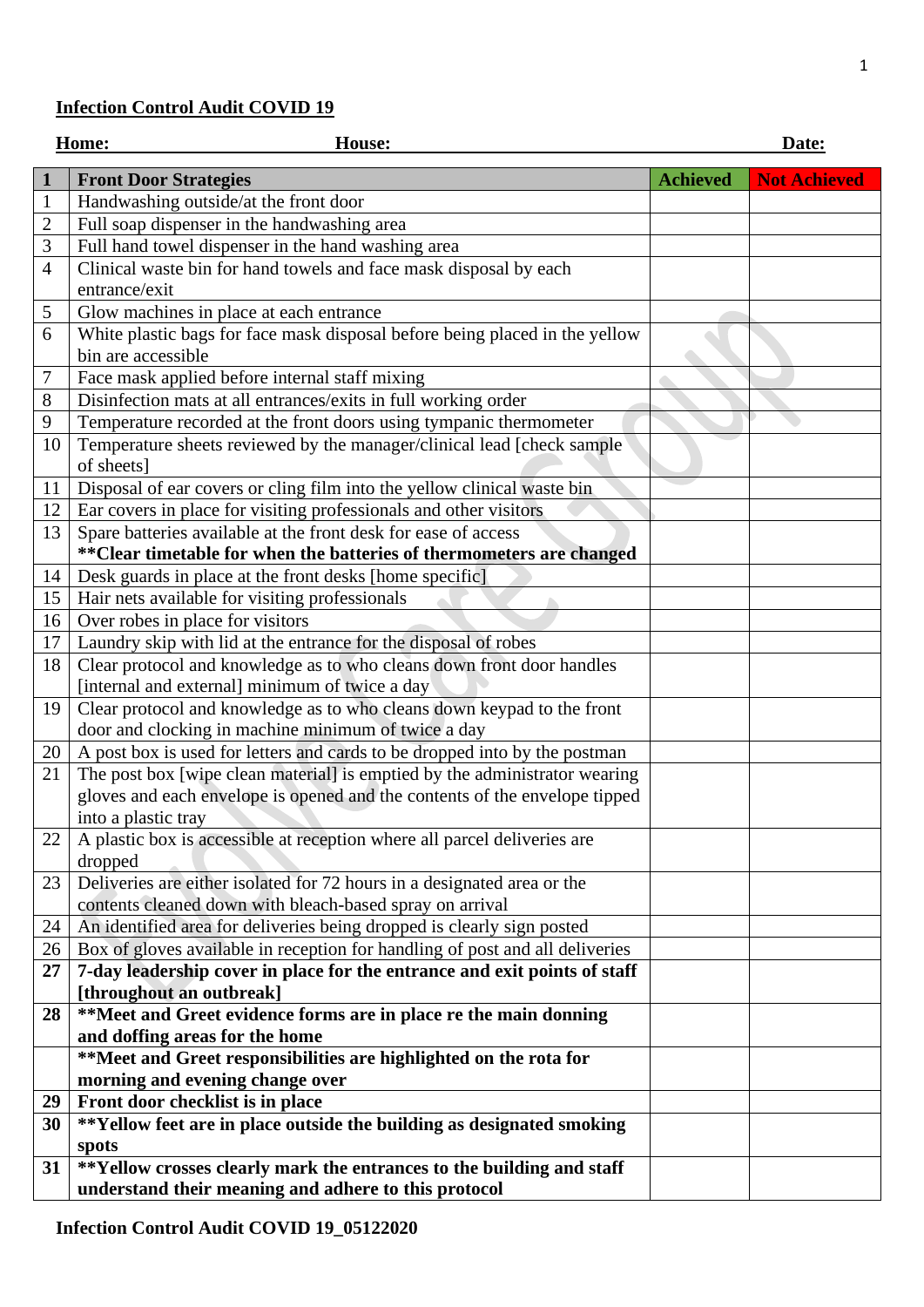**\*\* Additional measures introduced for the WINTER period 2020/21**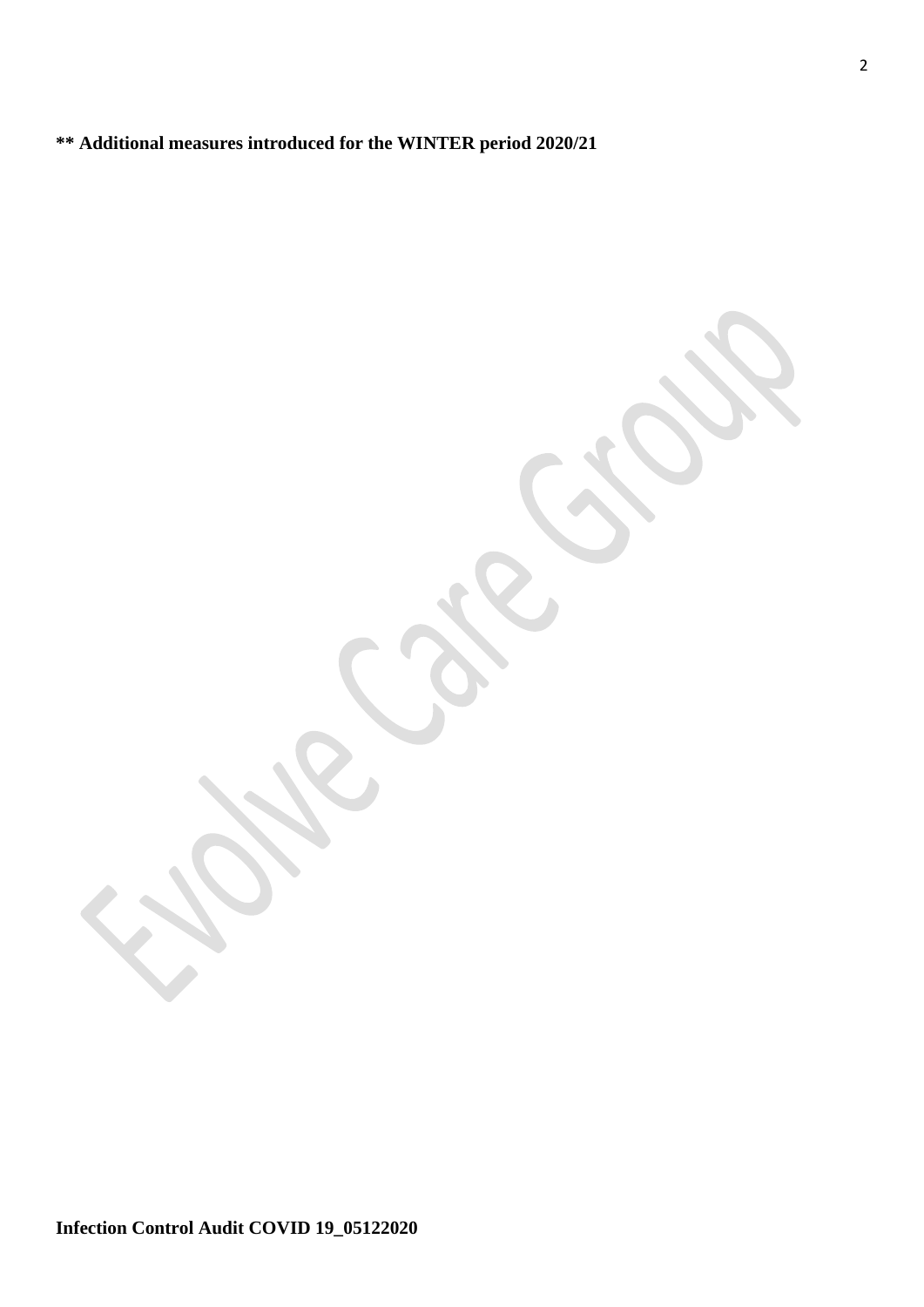| <b>Identified Actions - 1. Front Door Strategies</b> |  |  |
|------------------------------------------------------|--|--|
|                                                      |  |  |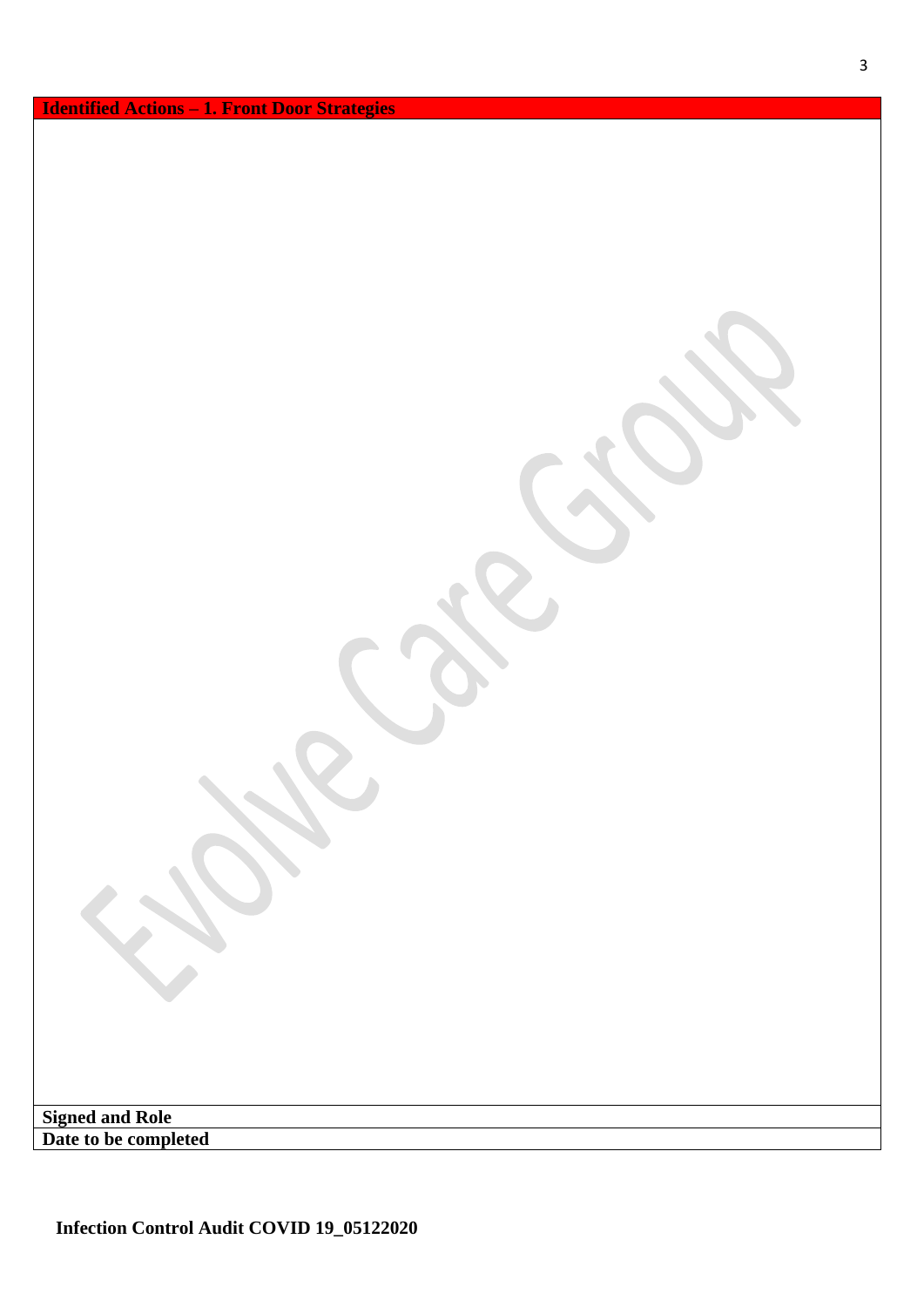| $\overline{2}$ | <b>Medical Equipment</b>                                                  | <b>Achieved</b> | <b>Not Achieved</b> |
|----------------|---------------------------------------------------------------------------|-----------------|---------------------|
|                | Tympanic thermometer available in each house                              |                 |                     |
| $\overline{2}$ | Blood Pressure Machine available in each house                            |                 |                     |
| 3              | Oxygen saturation machine available in each house                         |                 |                     |
| 4              | Urinalysis sticks available in each house                                 |                 |                     |
| 5              | Family members in receipt of RAINBOW care have equipment specific for     |                 |                     |
|                | them                                                                      |                 |                     |
| 6              | Each house/Street has separate weighing scales                            |                 |                     |
| 7              | Each house/Street has a hoist                                             |                 |                     |
| 8              | Each house/Street has a stand aid                                         |                 |                     |
| 9              | All family members who require a sling have an individual sling, labelled |                 |                     |
|                | for their personal use $-$ sample checked [check 25%]                     |                 |                     |
| 10             | Staff can articulate how equipment is cleaned down using the 'S' shape    |                 |                     |
|                | method and know the cleaning product to use                               |                 |                     |
| 11             | A minimum of two stock thermometers are on site                           |                 |                     |
| 12             | A minimum of one stock pulse oximeter is on site and accessible           |                 |                     |
| 13             | Clinell wipes used for cleaning medical equipment in between people       |                 |                     |

| <b>Identified Actions - 2. Medical Equipment</b> |
|--------------------------------------------------|
|                                                  |
|                                                  |
|                                                  |
|                                                  |
|                                                  |
| <b>Signed and Role</b>                           |
| Date to be completed                             |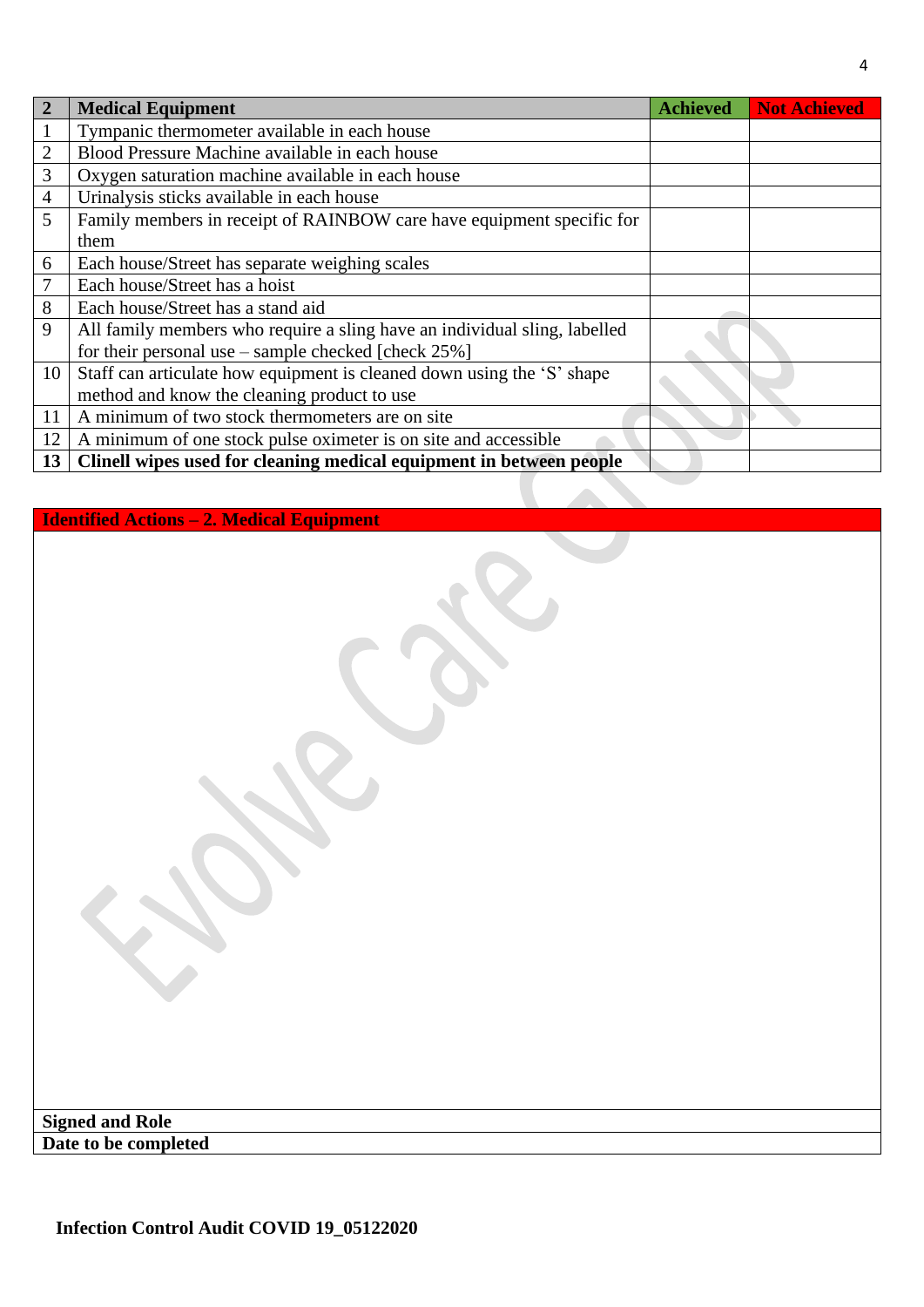| $\mathbf{3}$   | <b>Personal Protective Equipment [PPE]</b>                                                          | <b>Achieved</b> | <b>Not Achieved</b> |
|----------------|-----------------------------------------------------------------------------------------------------|-----------------|---------------------|
| $\mathbf{1}$   | Staff issued with a minimum of 3 masks at the start of each shift [placed in                        |                 |                     |
|                | a brown paper bag]                                                                                  |                 |                     |
| $\overline{2}$ | Additional masks available if required                                                              |                 |                     |
| 3              | There is a dedicated storage space for PPE in each house                                            |                 |                     |
|                | [Face masks, aprons, small, medium, and large gloves]                                               |                 |                     |
| $\overline{4}$ | PPE accessible either inside or outside each room providing RAINBOW                                 |                 |                     |
|                | care [drawers]                                                                                      |                 |                     |
| 5              | Hand sanitiser available at each infection control barrier [in-between]                             |                 |                     |
|                | houses, consider staircases, departmental zones, each sluice room]                                  |                 |                     |
| 6              | Staff can articulate when PPE should be used when providing direct care                             |                 |                     |
|                | *all staff should be wearing PPE when providing personal care                                       |                 |                     |
|                | changed in-between each person - see DONNING and DOFFING PPE                                        |                 |                     |
| 7              | Staff can articulate when PPE should be used when providing indirect care                           |                 |                     |
| 8              | Laminated RAINBOW signs in place for people in RAINBOW care                                         |                 |                     |
| 9              | All bathrooms supporting people in RAINBOW care have clinical bins                                  |                 |                     |
|                | with yellow bags for disposal of clinical waste                                                     |                 |                     |
| 10             | A minimum of 10 days' supply of PPE is stored in the home                                           |                 |                     |
|                | <b>DONNING PPE</b>                                                                                  |                 |                     |
|                | On entrance to the building all staff -                                                             |                 |                     |
|                | 1) Maintain a 2-metre distance using the yellow crosses                                             |                 |                     |
|                | 2) Use the disinfection foot mat                                                                    |                 |                     |
|                | 3) Sanitiser their hands on entering                                                                |                 |                     |
|                | 4) Apply a face mask, secure by pressing down either side of the                                    |                 |                     |
|                | bridge of the nose, under the eyes                                                                  |                 |                     |
|                | 5) Temperature to be taken $-37.5$ and they are stood down                                          |                 |                     |
|                | On entering their house                                                                             |                 |                     |
|                |                                                                                                     |                 |                     |
|                | 6) Apron then applied – broken at the neck and tied                                                 |                 |                     |
|                | 7) Hair net to be applied <i>[if a suspected or confirmed outbreak]</i>                             |                 |                     |
|                | 8) Visor [if a suspected or confirmed outbreak]                                                     |                 |                     |
|                | 9) Gloves [if a suspected or confirmed outbreak]                                                    |                 |                     |
|                | <b>DOFFING PPE NON-RAINBOW care</b>                                                                 |                 |                     |
|                | On leaving each person's rooms the staff member moves directly to the                               |                 |                     |
|                | sluice                                                                                              |                 |                     |
|                | Apron and gloves are removed<br>1)                                                                  |                 |                     |
|                | 2) Grabbing the centre of the apron and pulling down, keeping arms                                  |                 |                     |
|                | outstretched [away from the body] – the back or the neck of the                                     |                 |                     |
|                | apron is not to be touched                                                                          |                 |                     |
|                | 3) Apron to be 'scrunched up' in one of the gloved hands                                            |                 |                     |
|                | 4) The fingers of the other gloved hand pull the gloved over the apron                              |                 |                     |
|                | - securing tightly inside                                                                           |                 |                     |
|                | The then un-gloved hand goes underneath the other glove and pulls<br>5)                             |                 |                     |
|                | over the first glove with the apron in                                                              |                 |                     |
|                | This result in a ball of gloves with the apron securely inside to stop<br>6)                        |                 |                     |
|                | spores of the virus being exposed – dispose of in clinical bin                                      |                 |                     |
|                | Hands are then washed, up to the elbow for a minimum of 20<br>7)<br>seconds with hot water and soap |                 |                     |
|                | 8) Hands to be dried thoroughly                                                                     |                 |                     |
|                | Sanitiser to be then applied up to elbows<br>9)                                                     |                 |                     |
|                |                                                                                                     |                 |                     |

## **Infection Control Audit COVID 19\_05122020**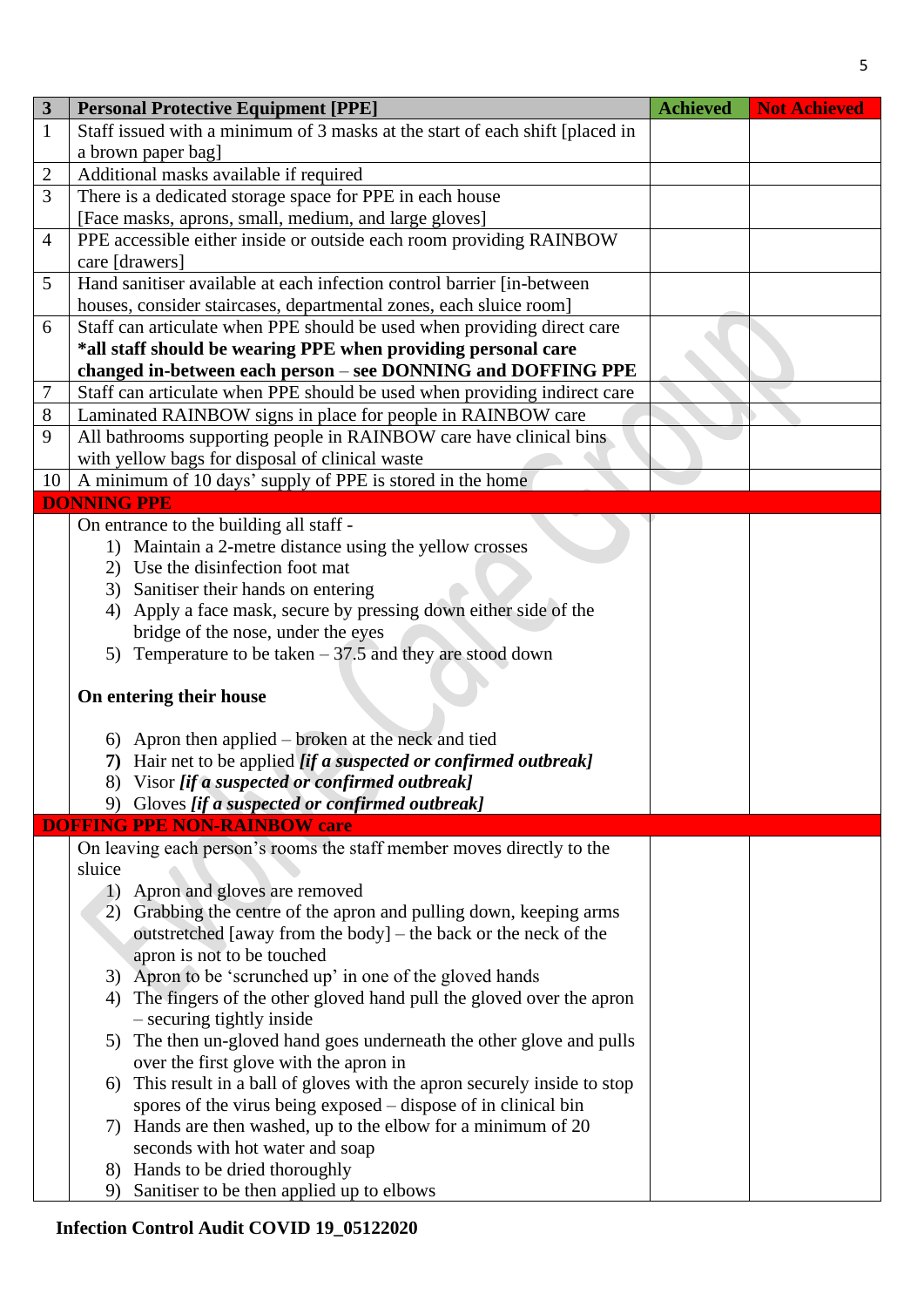| 3              | <b>Personal Protective Equipment [PPE]</b>                                                          | <b>Achieved</b> | <b>Not Achieved</b> |
|----------------|-----------------------------------------------------------------------------------------------------|-----------------|---------------------|
|                | 10) Apron and gloves re applied using clear instructions above before                               |                 |                     |
|                | going into the room of another person                                                               |                 |                     |
|                | <b>DOFFING PPE RAINBOW care or COVID POSITIVE</b>                                                   |                 |                     |
|                | On leaving each person's room                                                                       |                 |                     |
|                | 1) Apron and gloves are removed                                                                     |                 |                     |
|                | 2) Grabbing the centre of the apron and pulling down, keeping arms                                  |                 |                     |
|                | outstretched [away from the body] – the back or the neck of the                                     |                 |                     |
|                | apron is not to be touched                                                                          |                 |                     |
|                | 3) Apron to be 'scrunched up' in one of the gloved hands                                            |                 |                     |
|                | 4) The fingers of the other gloved hand pull the gloved over the apron<br>- securing tightly inside |                 |                     |
|                | The then un-gloved hand goes underneath the other glove and pulls<br>5)                             |                 |                     |
|                | over the first glove with the apron in                                                              |                 |                     |
|                | This result in a ball of gloves with the apron securely inside to stop<br>6)                        |                 |                     |
|                | spores of the virus being exposed – dispose of in clinical bin                                      |                 |                     |
|                | 7) Hands are then washed, up to the elbow for a minimum of 20                                       |                 |                     |
|                | seconds with hot water and soap                                                                     |                 |                     |
|                | 8) Hands to be dried thoroughly                                                                     |                 |                     |
|                | 9) Sanitiser to be then applied up to elbows                                                        |                 |                     |
|                | 10) Wash hands again using the designated area immediately after                                    |                 |                     |
|                | leaving the room, reapplying PPE as described in DONNING PPE                                        |                 |                     |
|                |                                                                                                     |                 |                     |
|                | DO NOT MOVE FROM ONE COVID POSITIVE person to another                                               |                 |                     |
|                | with the same apron on unless in a communal RED house                                               |                 |                     |
|                | <b>Clinical Waste Management</b>                                                                    |                 |                     |
| $\mathbf{1}$   | All clinical bins have lids that are not operated by hand                                           |                 |                     |
| $\overline{2}$ | There are no clinical waste bins more than 34 full                                                  |                 |                     |
| 3              | An evident supply of yellow bags is available in each area/house                                    |                 |                     |
| $\overline{4}$ | Contents of Clinical Waste bin are checked for 'blue balls'                                         |                 |                     |
| 5              | Clinical waste bins are clean, the top of the lid, the inside of the lid and the                    |                 |                     |
|                | foot pedal                                                                                          |                 |                     |
| 6              | Hand soap and hand towel dispenser full in doffing area [in an outbreak a                           |                 |                     |
|                | 5 lire soap dispenser would be available]                                                           |                 |                     |
| 7              | Hand sanitiser readily available [in an outbreak a 5-litre hand sanitiser                           |                 |                     |
|                | would be expected in the doffing area]                                                              |                 |                     |
| 8              | Clinical waste bags are removed to the storage area always wearing gloves                           |                 |                     |
|                | and an apron                                                                                        |                 |                     |
| 9              | Clinical waste bags are double bagged and removed to the storage area                               |                 |                     |
|                | wearing gloves and an apron for suspected or confirmed COVID cases                                  |                 |                     |

*See observational part of Infection Control Audit on pages 7, 8 and 9*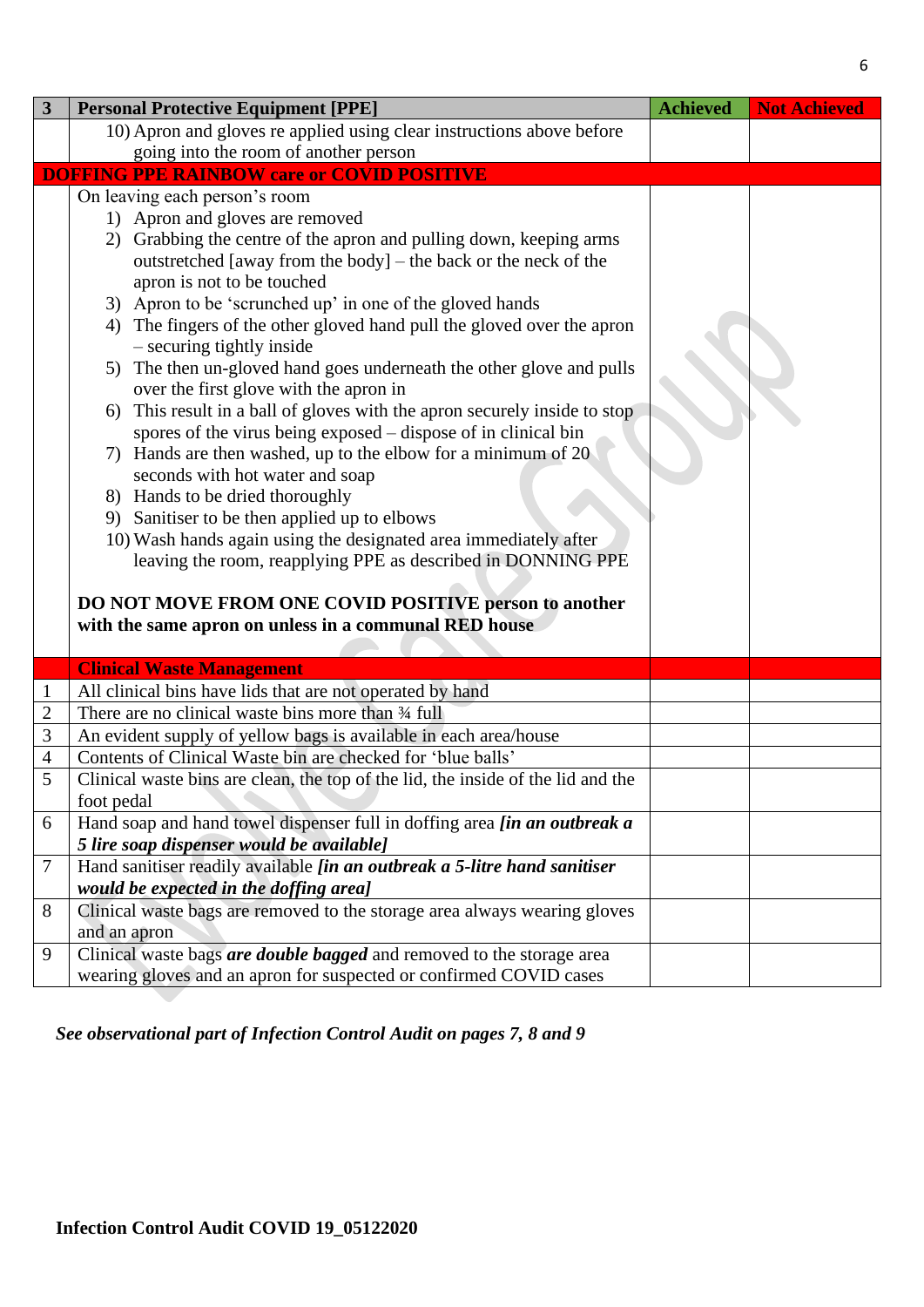**DONNING and DOFFING Physical Observations [25% [minimum] of the staff in each house to be audited on each occasion]**

| <b>Date</b> | <b>House</b> | <b>Shift</b>   | <b>Staff</b>                     | Area:                                                             | <b>Observations</b> | <b>Follow Up</b>        |
|-------------|--------------|----------------|----------------------------------|-------------------------------------------------------------------|---------------------|-------------------------|
|             |              | <b>Pattern</b> | <b>Member</b><br><b>Initials</b> | <b>Green/Rainbow care</b><br>[AMBER]/RED<br><b>COVID positive</b> |                     | $\mathbf{Y}/\mathbf{N}$ |
|             |              |                |                                  |                                                                   |                     |                         |
|             |              |                |                                  |                                                                   |                     |                         |
|             |              |                |                                  |                                                                   |                     |                         |
|             |              |                |                                  |                                                                   |                     |                         |
|             |              |                |                                  |                                                                   |                     |                         |
|             |              |                |                                  |                                                                   |                     |                         |
|             |              |                |                                  |                                                                   |                     |                         |
|             |              |                |                                  |                                                                   |                     |                         |
|             |              |                |                                  |                                                                   |                     |                         |
|             |              |                |                                  |                                                                   |                     |                         |
|             |              |                |                                  |                                                                   |                     |                         |
|             |              |                |                                  |                                                                   |                     |                         |
|             |              |                |                                  |                                                                   |                     |                         |
|             |              |                |                                  |                                                                   |                     |                         |
|             |              |                |                                  |                                                                   |                     |                         |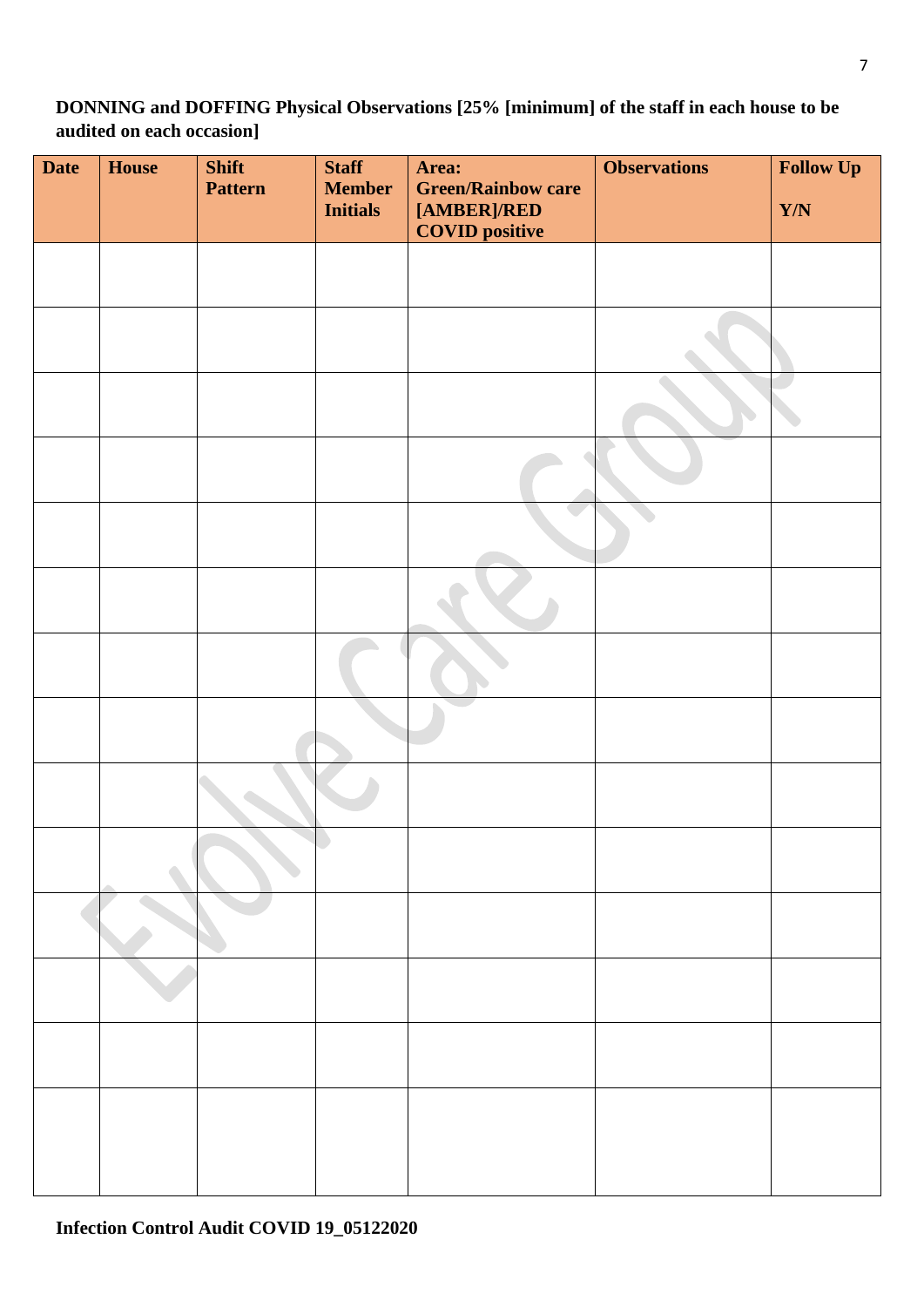| <b>Date</b> | <b>House</b> | <b>Shift</b>   | <b>Staff</b>                     | Area:                                      | <b>Observations</b> | <b>Follow Up</b> |
|-------------|--------------|----------------|----------------------------------|--------------------------------------------|---------------------|------------------|
|             |              | <b>Pattern</b> | <b>Member</b><br><b>Initials</b> | <b>Green/Rainbow care</b><br>$[AMBER]/RED$ |                     | Y/N              |
|             |              |                |                                  | <b>COVID positive</b>                      |                     |                  |
|             |              |                |                                  |                                            |                     |                  |
|             |              |                |                                  |                                            |                     |                  |
|             |              |                |                                  |                                            |                     |                  |
|             |              |                |                                  |                                            |                     |                  |
|             |              |                |                                  |                                            |                     |                  |
|             |              |                |                                  |                                            |                     |                  |
|             |              |                |                                  |                                            |                     |                  |
|             |              |                |                                  |                                            |                     |                  |
|             |              |                |                                  |                                            |                     |                  |
|             |              |                |                                  |                                            |                     |                  |
|             |              |                |                                  |                                            |                     |                  |
|             |              |                |                                  |                                            |                     |                  |
|             |              |                |                                  |                                            |                     |                  |
|             |              |                |                                  |                                            |                     |                  |
|             |              |                |                                  |                                            |                     |                  |
|             |              |                |                                  |                                            |                     |                  |
|             |              |                |                                  |                                            |                     |                  |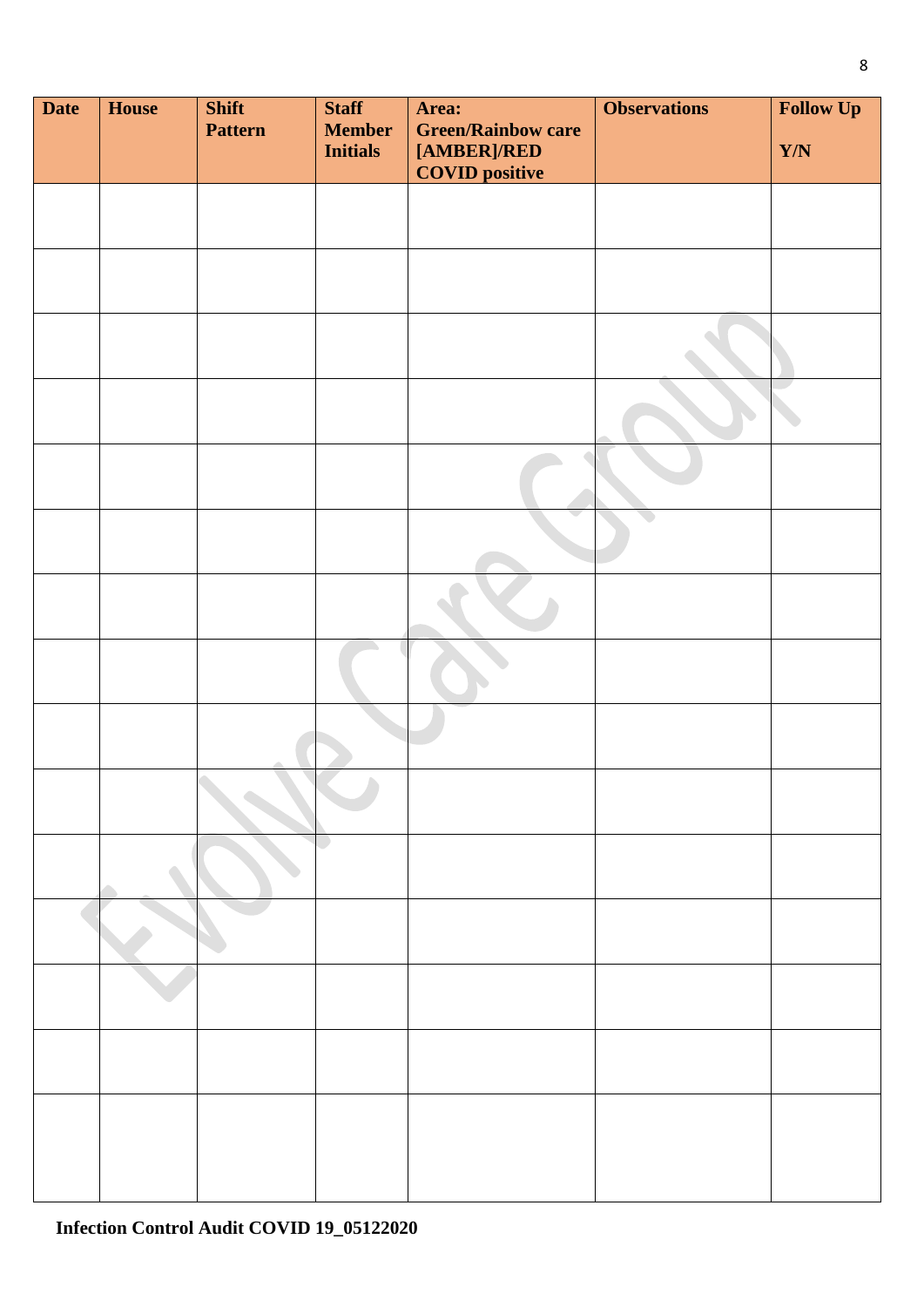| <b>Date</b> | House | <b>Shift</b>   | <b>Staff</b>                     | Area:                                    | <b>Observations</b> | <b>Follow Up</b>        |
|-------------|-------|----------------|----------------------------------|------------------------------------------|---------------------|-------------------------|
|             |       | <b>Pattern</b> | <b>Member</b><br><b>Initials</b> | <b>Green/Rainbow care</b><br>[AMBER]/RED |                     | $\mathbf{Y}/\mathbf{N}$ |
|             |       |                |                                  | <b>COVID positive</b>                    |                     |                         |
|             |       |                |                                  |                                          |                     |                         |
|             |       |                |                                  |                                          |                     |                         |
|             |       |                |                                  |                                          |                     |                         |
|             |       |                |                                  |                                          |                     |                         |
|             |       |                |                                  |                                          |                     |                         |
|             |       |                |                                  |                                          |                     |                         |
|             |       |                |                                  |                                          |                     |                         |
|             |       |                |                                  |                                          |                     |                         |
|             |       |                |                                  |                                          |                     |                         |
|             |       |                |                                  |                                          |                     |                         |
|             |       |                |                                  |                                          |                     |                         |
|             |       |                |                                  |                                          |                     |                         |
|             |       |                |                                  |                                          |                     |                         |
|             |       |                |                                  |                                          |                     |                         |
|             |       |                |                                  |                                          |                     |                         |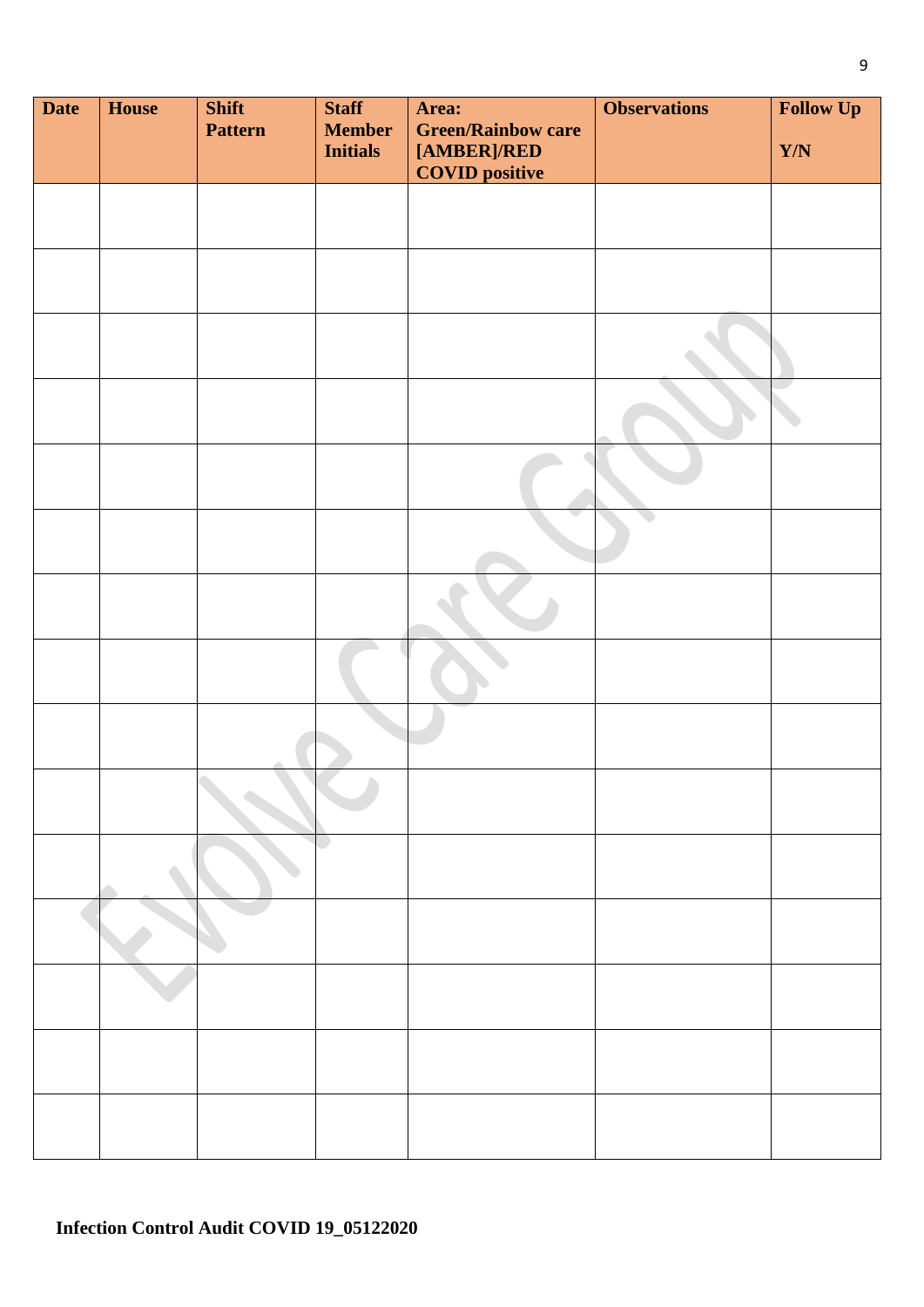|  |  |  | <b>Identified Actions – 3. PPE</b> |
|--|--|--|------------------------------------|
|  |  |  |                                    |

10

| <b>Signed and Role</b> |
|------------------------|
| Date to be completed   |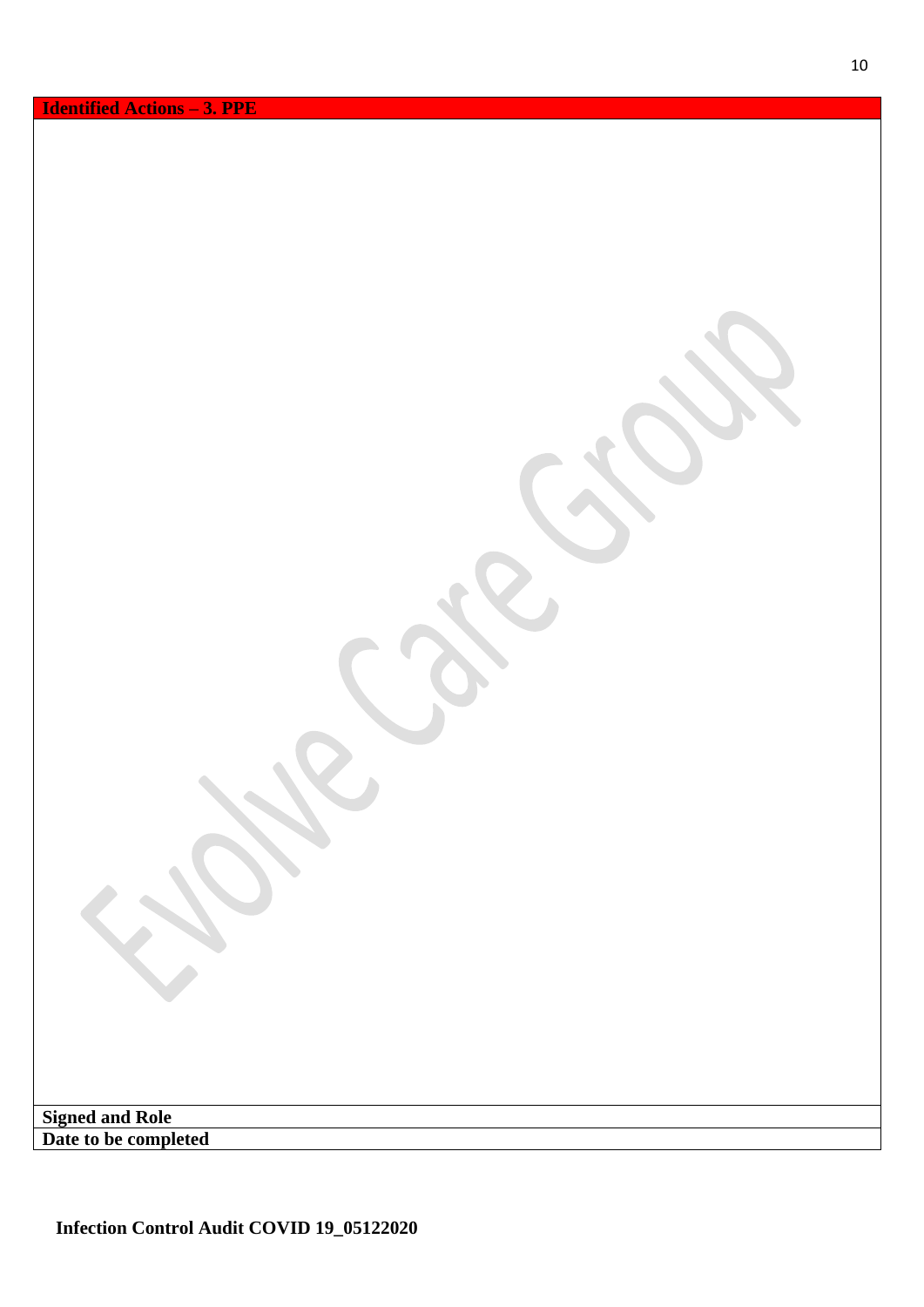| $\overline{\mathbf{4}}$ | Linen                                                                         | <b>Achieved</b> | <b>Not Achieved</b> |
|-------------------------|-------------------------------------------------------------------------------|-----------------|---------------------|
| $\mathbf{1}$            | All laundry skips in the houses with lids                                     |                 |                     |
| $\overline{2}$          | Red laundry bags readily available [staff aware of location]                  |                 |                     |
| 3                       | Separate skip system in place for family members in RAINBOW care              |                 |                     |
| $\overline{4}$          | PPE available in the laundry                                                  |                 |                     |
| 5                       | Staff can articulate when PPE should be used when handling linen              |                 |                     |
| 6                       | Staff can articulate how soiled linen is transported to the laundry           |                 |                     |
| 7                       | Staff can articulate how clean linen is transported to the house              |                 |                     |
| 8                       | Clean linen is NOT stored in an area where soiled linen is stored             |                 |                     |
| 9                       | Soiled linen is witnessed being placed directly into a skip [red bags used as |                 |                     |
|                         | appropriate] and NOT placed on the floor                                      |                 |                     |
| 10                      | Separate handwashing facilities available in the laundry                      |                 |                     |
| 11                      | Soap and paper towel dispenser full                                           |                 |                     |
| 12                      | Laundry is not left in the lift overnight – it is removed to the laundry      |                 |                     |
|                         | promptly when sent out of one house                                           |                 |                     |
|                         | <b>Lift Management</b>                                                        |                 |                     |
| $\mathbf{1}$            | The lift is mopped with MILTON each time it is used – where                   |                 |                     |
|                         | appropriate this is stored outside of the lift if there is absolute           |                 |                     |
|                         | assurance that family members will not encounter the cleaning                 |                 |                     |
|                         | products                                                                      |                 |                     |
| $\overline{2}$          | All touch points of the lift are wiped down after use                         |                 |                     |

**Identified Actions – 4. Linen and Lift Management**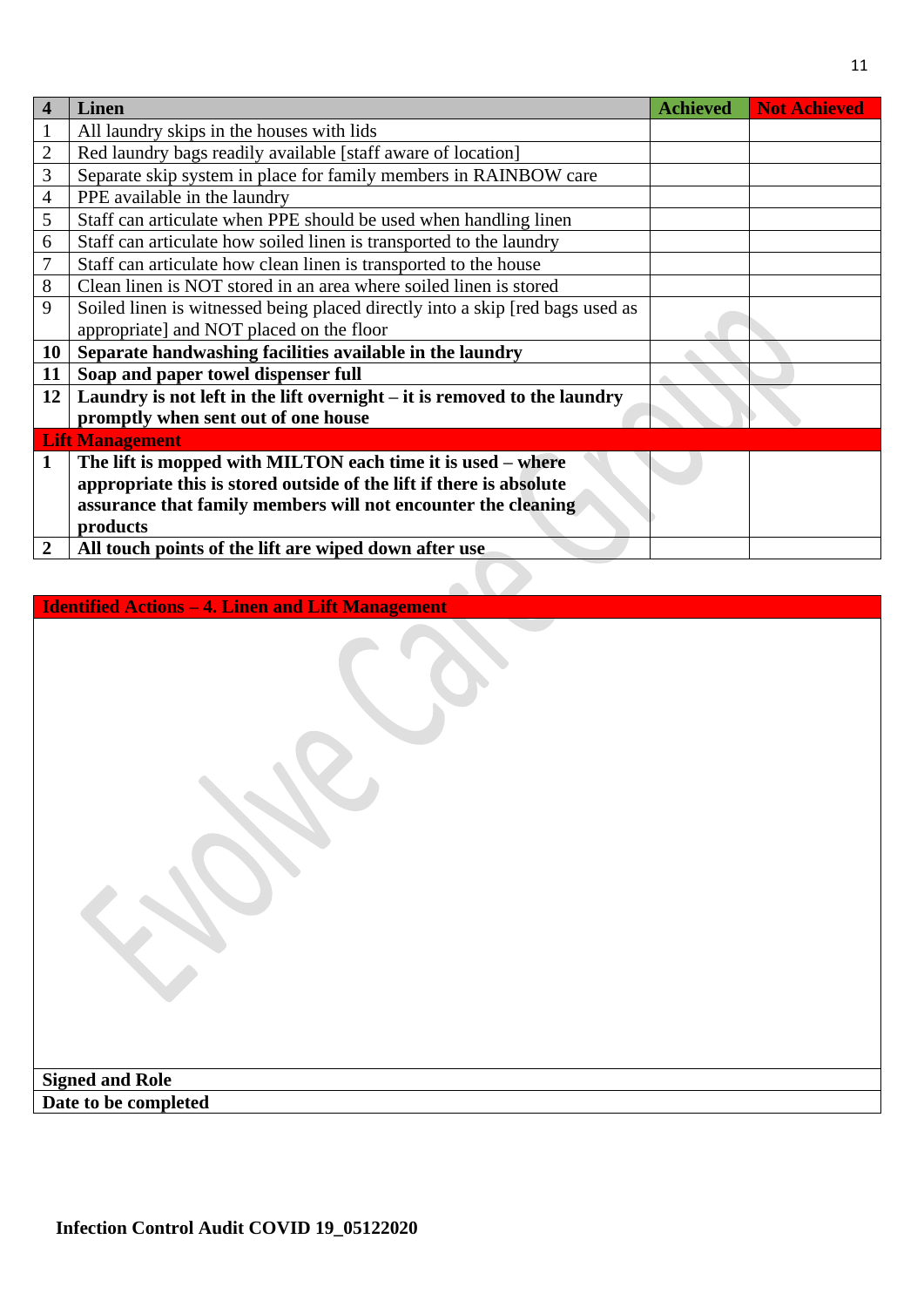| 5  | <b>Cleaning</b>                                                               | <b>Achieved</b> | <b>Not Achieved</b> |
|----|-------------------------------------------------------------------------------|-----------------|---------------------|
|    | Cleaning materials are accessible 24 hours a day in each house                |                 |                     |
| 2  | Cleaning materials and products are stored in a locked cupboard in each       |                 |                     |
|    | house                                                                         |                 |                     |
| 3  | Disposal clothes are available for use in each house                          |                 |                     |
| 4  | Kitchenettes have working and full soap dispensers                            |                 |                     |
| 5  | Kitchenettes have full hand towels dispensers                                 |                 |                     |
| 6  | Cleaning products are stored in a locked cupboard in each kitchenette         |                 |                     |
| 7  | Plentiful supply of cleaning products onsite – accessible to staff 24 hours a |                 |                     |
|    | day                                                                           |                 |                     |
| 8  | Confirm the products are correct for purpose [flash with bleach or            |                 |                     |
|    | MILTON based]                                                                 |                 |                     |
| 9  | Plastic washing up bowls available for the transportation of                  |                 |                     |
|    | cutlery/crockery for family members in RAINBOW care                           |                 |                     |
| 10 | Hourly cleaning schedules are in place for area where POSITIVE                |                 |                     |
|    | COVID cases are supported or when an outbreak is suspected                    |                 |                     |

# **Identified Actions – 5. Cleaning**

**Signed and Role Date to be completed**

**Infection Control Audit COVID 19\_05122020**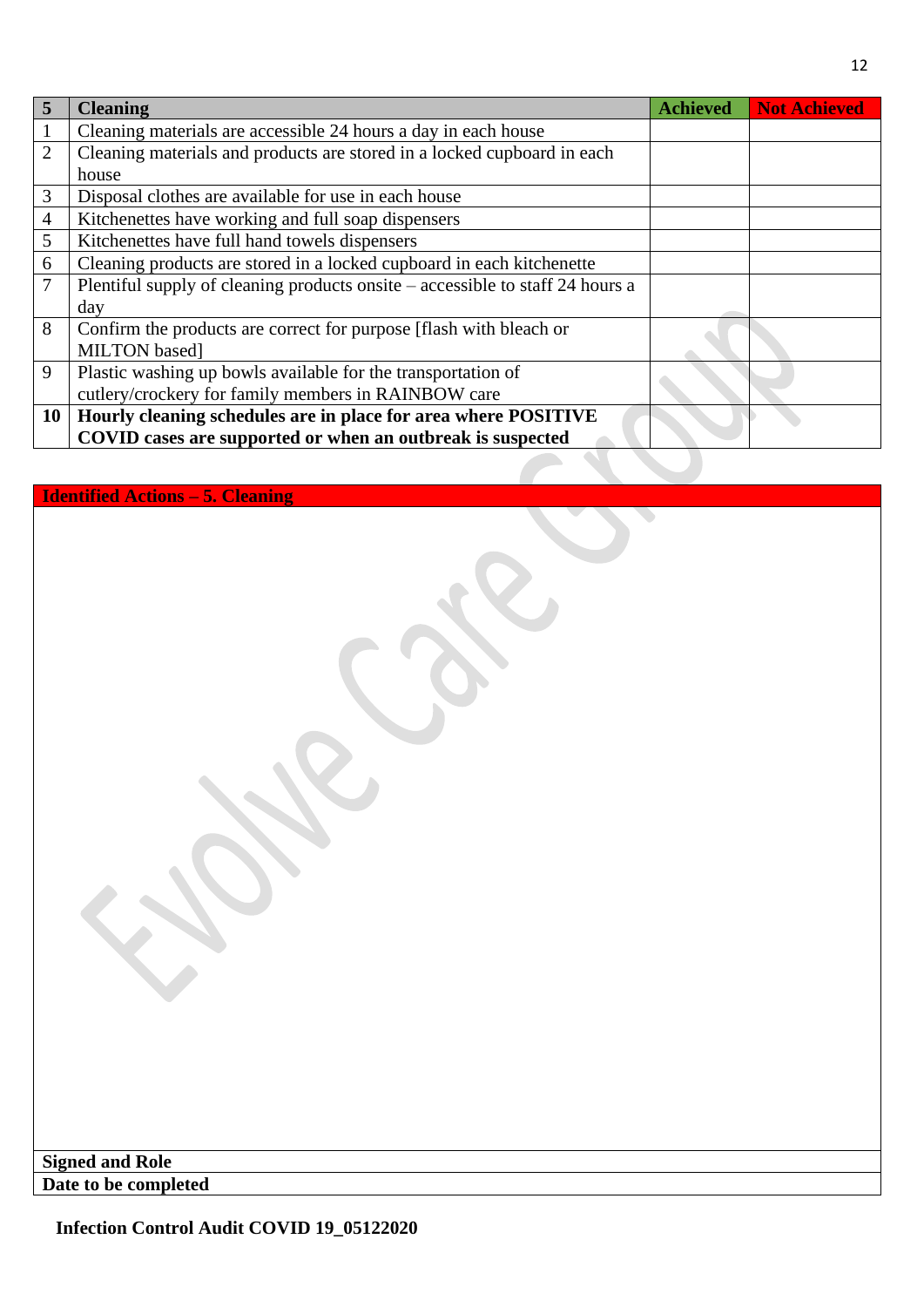| 6                       | <b>Visitors</b>                                                        | <b>Achieved</b> | <b>Not Achieved</b> |
|-------------------------|------------------------------------------------------------------------|-----------------|---------------------|
| 1                       | Spread sheet maintained for dates and times of planned and             |                 |                     |
|                         | responsive visits to the homes by relative/NOK                         |                 |                     |
| $\overline{2}$          | Identified team member responsible for meeting and greeting each       |                 |                     |
|                         | visitor, completing all infection control checks from start to finish  |                 |                     |
| $\overline{\mathbf{3}}$ | LFD [Lateral Flow Device] test is completed prior to entrance          |                 |                     |
|                         | through the front door**                                               |                 |                     |
| $\overline{\mathbf{4}}$ | Foot mat is available at the front door entrance for visitors          |                 |                     |
| 5                       | Each visitor completes a Health Questionnaire and the history          |                 |                     |
|                         | document                                                               |                 |                     |
| 6                       | Dressing gown robes [point 17, section 1] are available at reception   |                 |                     |
|                         | for use for each visitor                                               |                 |                     |
| $\overline{7}$          | Full handwashing and application of face mask and gloves prior to      |                 |                     |
|                         | leaving the front door entrance                                        |                 |                     |
| 8                       | Completed health questionnaire, history document and cleaning          |                 |                     |
|                         | schedule is uploaded into the relevant month in SharePoint [all        |                 |                     |
|                         | completed visitor forms are filed in the same place for that month for |                 |                     |
|                         | ease of reference]                                                     |                 |                     |
| 9                       | Entry completed on daily care notes for each family member when a      |                 |                     |
|                         | visit has taken place                                                  |                 |                     |
| 910                     | The nominated visitor for each family member is detailed in their      |                 |                     |
|                         | visiting information care plan                                         |                 |                     |

**Identified Actions – 6. Visitors** 

| Signed<br>Date to be completed |  |  |
|--------------------------------|--|--|
|                                |  |  |

**Infection Control Audit COVID 19\_05122020 \*\*This is in preparation of introduction by the Local Authority**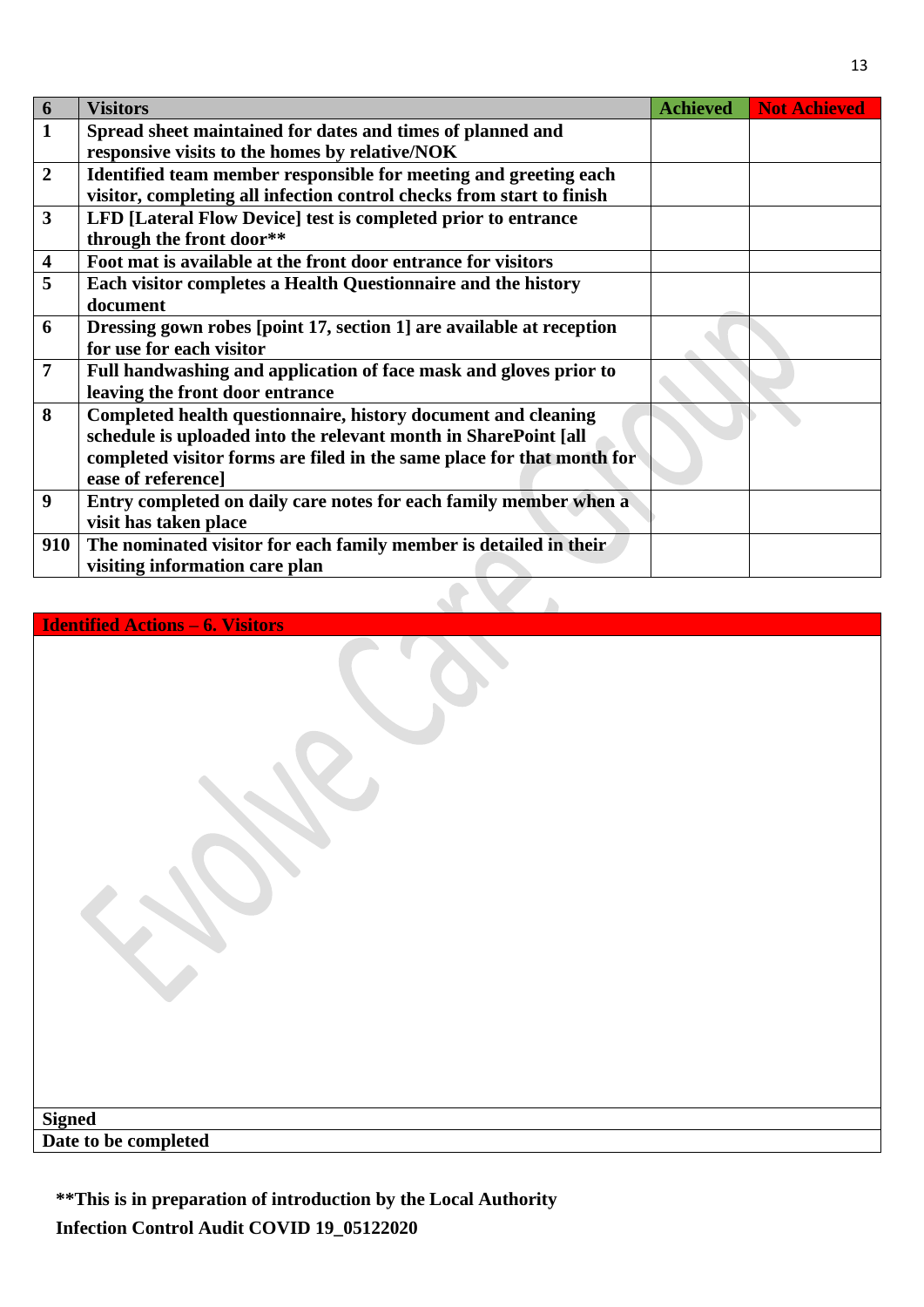|                  | <b>COVID Secure Inside Break Areas for Staff</b>                       | <b>Achieved</b> | <b>Not Achieved</b> |
|------------------|------------------------------------------------------------------------|-----------------|---------------------|
| 1                | There is an identified area for each house/area team to eat and drink  |                 |                     |
|                  | inside – only one member of staff occupies this at any one time        |                 |                     |
| $\overline{2}$   | There is documentation that evidences how long staff spend in this     |                 |                     |
|                  | area, maximum of 15 minutes can be spent in this area.                 |                 |                     |
| 3                | The area is well ventilated and there are clear instructions of how to |                 |                     |
|                  | ensure that ventilation is enhanced when they sit down                 |                 |                     |
| $\boldsymbol{4}$ | Clinical waste disposal evident in the staff break area                |                 |                     |
| 5                | Cleaning products available with clear instruction for use             |                 |                     |
| 6                | PPE – white bags and masks available to be disposed off and re applied |                 |                     |
|                  | once the break is over                                                 |                 |                     |

**Identified Actions – 7. Staff COVID Secure Inside Break Areas**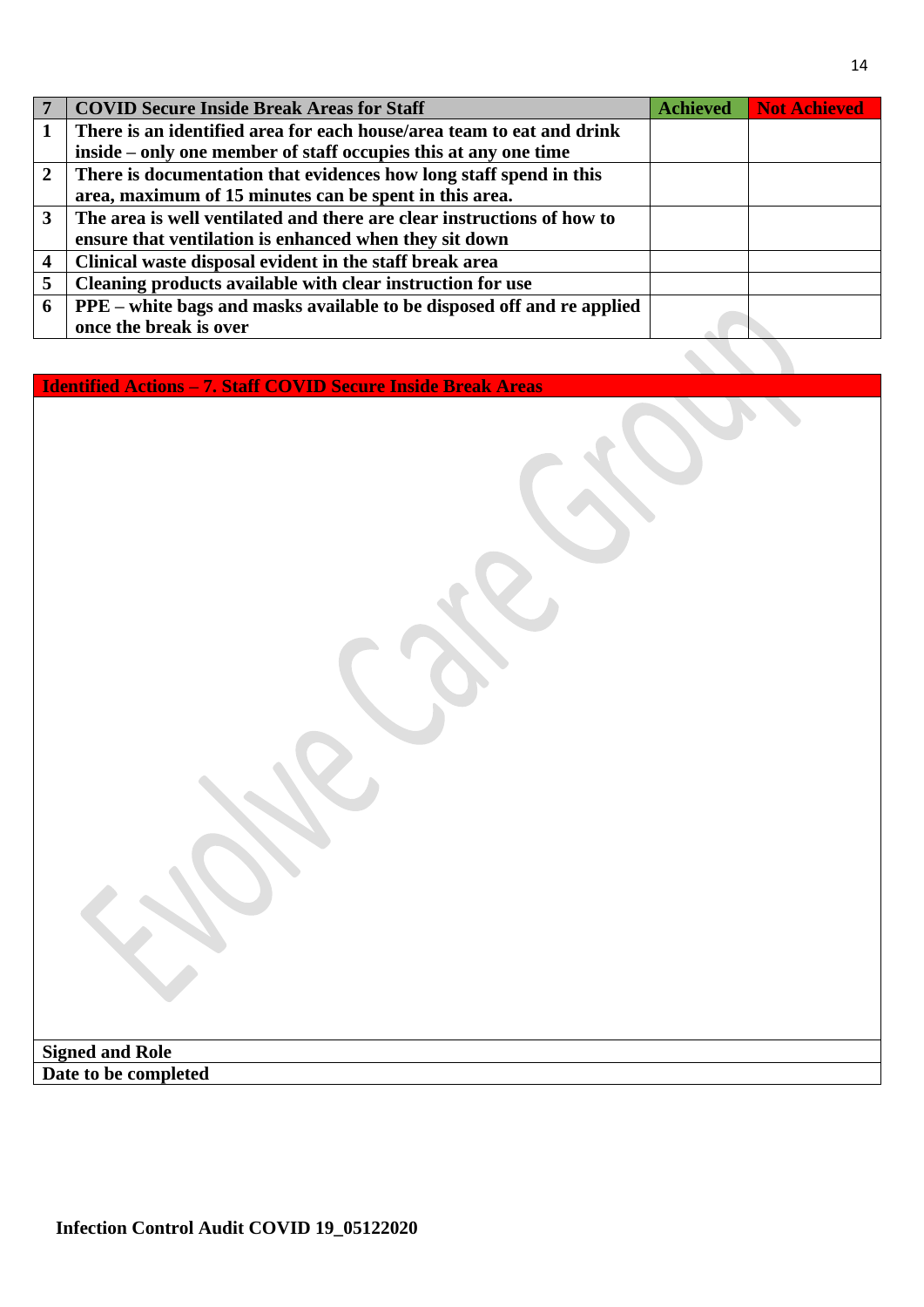| <b>Swabbing Teams</b>                                                     | <b>Achieved</b> | Not Achieved |
|---------------------------------------------------------------------------|-----------------|--------------|
| Nominated team members responsible for completing the planned and         |                 |              |
| responsive COVID swabs                                                    |                 |              |
| Each identified team member observed, and competency document             |                 |              |
| completed and uploaded to SharePoint                                      |                 |              |
| Separate PPE [masks, gloves, aprons, and visors] stored only for swabbing |                 |              |

## **Identified Actions – 8. Swabbing Teams**